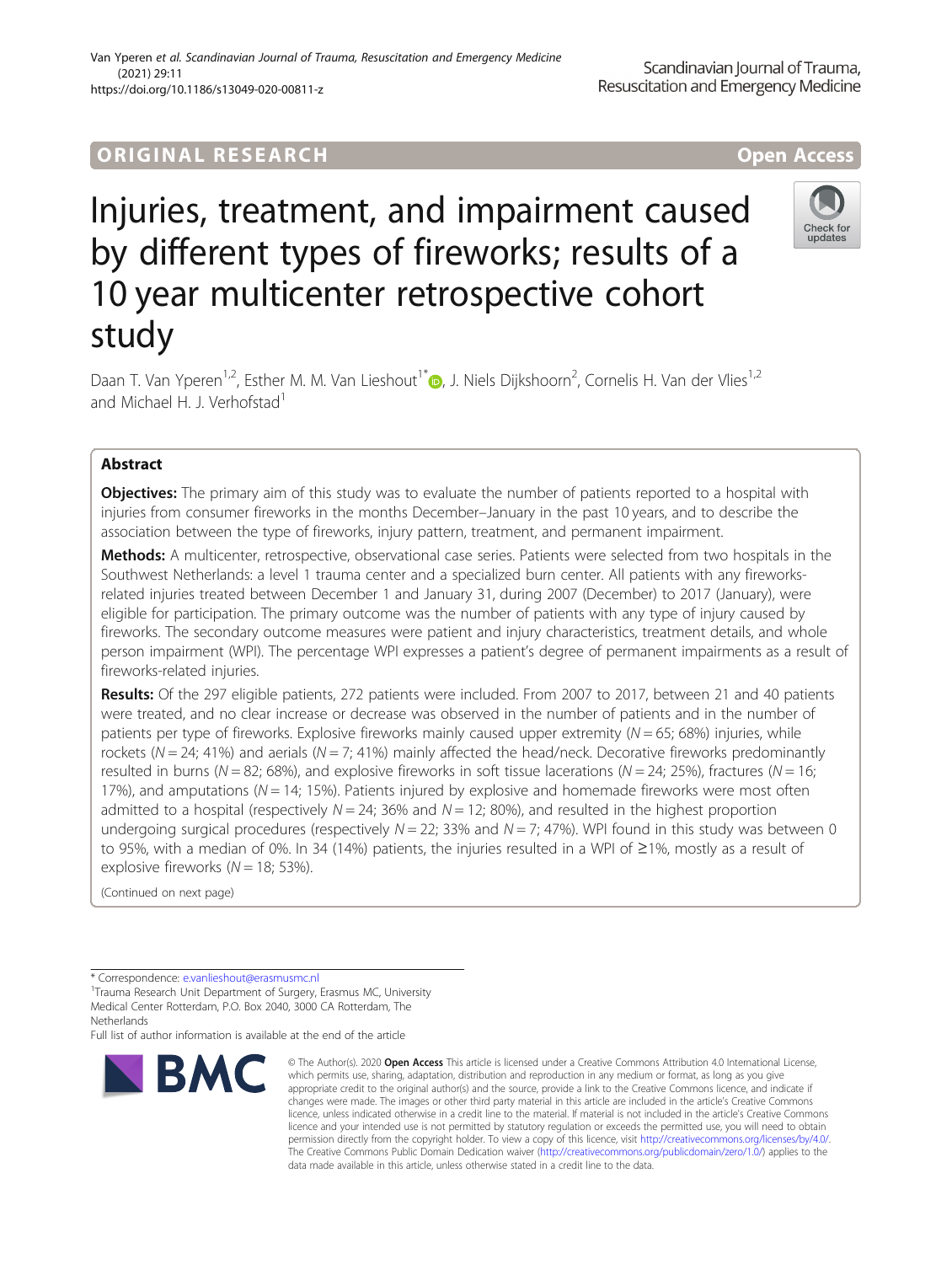#### (Continued from previous page)

**Conclusion:** This study found no increase or decrease in the number of patients treated in two specialized hospitals. Explosive and homemade fireworks could be considered as most dangerous, as they result into the most hospital admissions, surgical procedures, and into the most injuries with permanent impairment as a result.

Keywords: Burns, Epidemiology, Fireworks, Impairment, Injury, Trauma

#### Introduction

Worldwide fireworks are used to invigorate joyful events, such as New Year's Eve. However, despite their spectacular visible and audible effects, they can cause severe injuries, such as burns, eye injuries, and amputations [[1](#page-8-0)– [3\]](#page-8-0). These injuries can have devastating effects, with lifelong consequences as a result. This does not only result in extra medical costs due to physical damage, but also in additional costs as a consequence of vandalism and the use of emergency services. These issues have stimulated a long-lasting public and political debate over the banning of consumer fireworks in the Netherlands.

Most fireworks-related injuries occur during the night of New Year's Eve, because only then, the use of consumer fireworks is allowed in the Netherlands. Annually, between 400 and 1000 patients require hospital treatment. This number has been decreasing since 2012, to approximately 400 patients in 2019–2020 [[4\]](#page-8-0). Most of them were young males, with in particular burns of the upper extremity or eye injuries [\[1](#page-8-0), [3](#page-8-0), [5](#page-8-0)–[7](#page-8-0)].

The Dutch Safety Board – an independent advisory board for the national government – concluded in 2017 that New Year's Eve is the most dangerous event in the Netherlands, and in order to improve the safeness of this event, they recommend to prohibit specific types fireworks for private use [\[8](#page-8-0)]. This board also emphasized the lack of scientific knowledge about the relation between the type of fireworks and the injuries it can cause. Such information is extremely important because it can guide policymakers in making decisions that improve the safe use of consumer fireworks.

Sandvall et al. reported that in patients treated at a level 1 Trauma/Burn Center, shells/mortars accounted for the greatest proportion of patients needing surgery [[9](#page-8-0)]. This type of fireworks also caused the most injuries leading to permanent impairment. Among 130.000 pediatric patients, Billock et al. found that illegal/homemade fireworks resulted in the greatest proportion of hospital admissions [[5\]](#page-8-0). Such data describing the effects of specific types of fireworks in the Netherlands are absent.

Because the number and severity of fireworks-related injuries varies widely from year to year [[4\]](#page-8-0), long term data are needed to provide a reliable overview of the consequences of fireworks. Therefore, the primary aim of this study was to evaluate the number of patients treated in a hospital with injuries from consumer fireworks in the months December–January in the past 10 years. The secondary aim was to describe the association between type of fireworks, injury pattern, treatment, and permanent impairment.

#### Material and methods

#### Study design & setting

This was a retrospective, multicenter, observational case series. Potential participants were selected from two tertiary referral hospitals in the Southwest Netherlands: a level 1 trauma center and a specialized burn center. This study was exempted by the Medical Research Ethics Committee Erasmus MC (Rotterdam, the Netherlands; registration number MEC-2018-1254).

#### **Participants**

All patients (no age limit) with fireworks-related injuries, treated at one of the participating hospitals between December 1 and January 31 during the years 2007 (December) to 2017 (January), were eligible for participation. Patients were excluded if they died within the first 24 h due to other injuries and if patients' medical records were incomplete regarding their injuries. Eligible patients (or parents/guardians) had to provide informed consent.

Potential participants were identified by searching the medical records on the terms "fireworks", "bangers", and "rockets". They were screened for eligibility and were asked for informed consent by email or telephone. A reminder was sent after two and 4 weeks. Patients who refused participation were excluded. DTVY and JND screened patients for eligibility, obtained informed consent, and collected data by reviewing the patient's medical records.

#### Sample size calculation

A formal sample size calculation for this observational study was not constructive because of the descriptive and non-comparative study design. The Dutch Consumer Safety Institute – an institute responsible for public accident and injury prevention – mentioned 574 patients treated with fireworks-related injuries in 2014– 2015 in the Netherlands [[10\]](#page-8-0). With 2 months for inclusion and participation of two tertiary referral centers for advanced trauma care and burn injuries, approximately 200 patients in 10 years were estimated.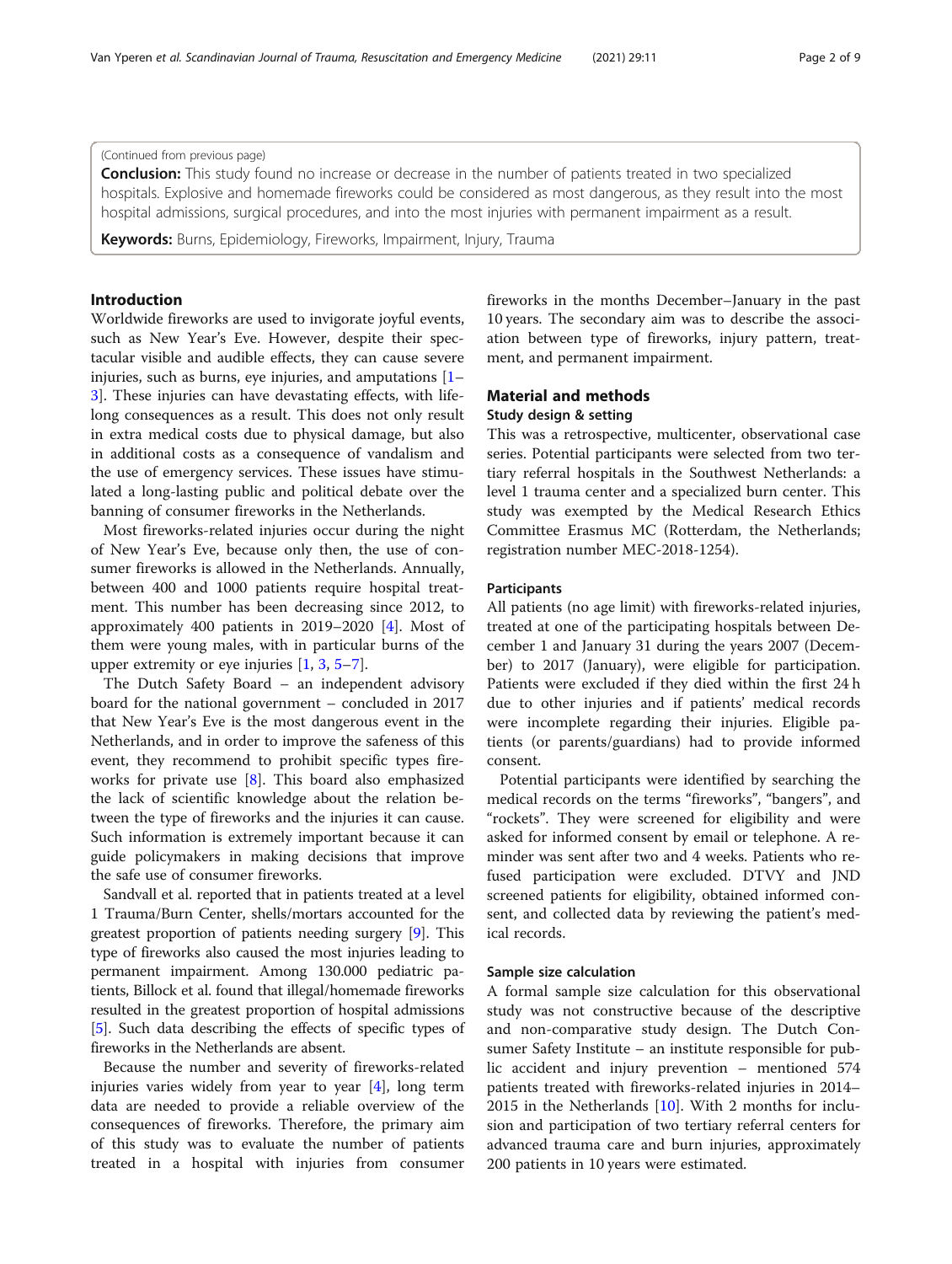#### Data collection

The primary outcome was the number of patients with any type of injury caused by fireworks. The number of injuries, including location and type (e.g., burns, soft tissue damage, or eye injury) were recorded. Burns were categorized as superficial, partial thickness (dermal), full thickness (subdermal), and mixed depth (partial and full thickness). Eye injury was categorized based upon the anatomical region affected, and soft tissue damage in superficial and deep lacerations. Amputations of digits were scored as full or partial. An amputation above the metacarpal phalangeal joint was considered as a partial amputation.

The secondary outcome measures were patient and injury characteristics, treatment details, and the percentage whole person impairment (WPI). Patient characteristics included age and gender. Accident information included the role of the patient (operator or bystander), the type of fireworks (explosive, decorative, calcium carbide, or homemade), and whether the fireworks was legal or illegal. Details regarding the definition of the different types of fireworks are provided in Table 1. Regarding treatment characteristics the hospital and intensive care unit (ICU) admission rates and length of stay were noted. Furthermore, the number and type of surgical interventions and the need for rehabilitation (physical, hand, and occupational therapist) was registered. For each injury, the percentage WPI was registered, according to the American Medical Association's Guides to the Evaluation of Permanent Impairment [\[11](#page-8-0)]. For example: a complete hand amputation accounted for 56% WPI and a blind eye for 25%. In patients with more than one injury a combined WPI percentage was determined according to the guideline.

#### Statistical analysis

Statistical analyses were performed using the Statistical Package for the Social Sciences version 25 (SPSS, Chicago, Ill., USA). Data were reported following the 'Strengthening the Reporting of Observational studies in Epidemiology' (STROBE) guidelines.

Normality of continuous data was tested with the Shapiro-Wilk test. This showed that all data deviated from the standard normal distribution. Missing values were not replaced by imputation.

Descriptive analyses were performed in order to report the data for the entire population as well as for the main types of fireworks. For continuous data, median and quartiles were reported. For categorical data, number and frequencies were reported. No statistical comparison was made between the types of fireworks.

#### Results

#### **Participants**

Of the 297 patients who met the eligibility criteria, 25 patients were excluded because they refused to participate. A total of 272 patients were included in this study (Fig. [1\)](#page-3-0). The median duration of clinical follow-up was 13 ( $P_{25} - P_{75}$  3–87) days.

The number of patients treated annually is shown in Fig. [2](#page-3-0). This figure shows information for the entire group and for the different types of fireworks. From 2007 to 2017, between 21 and 40 patients were treated annually. The total number of patients treated increased from 24 in 2007 to 40 patients in 2014, and decreased again to 22 patients in 2017. From 2010 to 2014, explosive fireworks accounted for the greatest proportion of injuries. During this period, between 20%  $(N = 8)$  and 42% ( $N = 13$ ) of patients had injuries induced by explosive fireworks. From 2014 this number decreased to levels comparable with other types of fireworks. The number of patients injured by rockets decreased over the last 4 years, from seven in 2014 to one in 2017. No clear increase or decrease was observed in the total number of patients treated and in the number of patients per type of fireworks.

Table 1 Definition of different types of fireworks

| Type of fireworks    | <b>Definition</b>                                                                                                                                                                                          | <b>Examples</b>                                |
|----------------------|------------------------------------------------------------------------------------------------------------------------------------------------------------------------------------------------------------|------------------------------------------------|
| Explosive fireworks  | Fireworks primarily designed to explode and generate a large amount of noise (a bang).<br>It hardly generates a visual effect. Often called firecrackers.                                                  | M-80's, black cats, canon<br>crackers, cobra's |
| Decorative fireworks | Fireworks primarily designed to generate a visual effect, such as colorful flames.                                                                                                                         |                                                |
| Rockets              | A tube-like device, usually attached to a wooden stick, designed to propel itself into the air.                                                                                                            | Bottle rockets, sky rockets,<br>missiles       |
| Aerials              | A device designed to shoot flaming balls into the air.                                                                                                                                                     | Cakes, mortars,                                |
| Others               | Small fireworks, mostly designed to be held in the hand or to be used on the ground. Only<br>generates a flame and does not explode.                                                                       | Sparkles, spinners,<br>fountains               |
| Carbide              | Calcium carbide is a chemical compound that forms a highly flammable gas in reaction with<br>water. When ignited it will explode. It is a tradition to use carbide to shoot objects from old<br>milk cans. |                                                |
| Homemade             | Fireworks that were homemade or existing fireworks that was in any way altered. This type<br>of fireworks was considered as illegal.                                                                       | Pipe bombs                                     |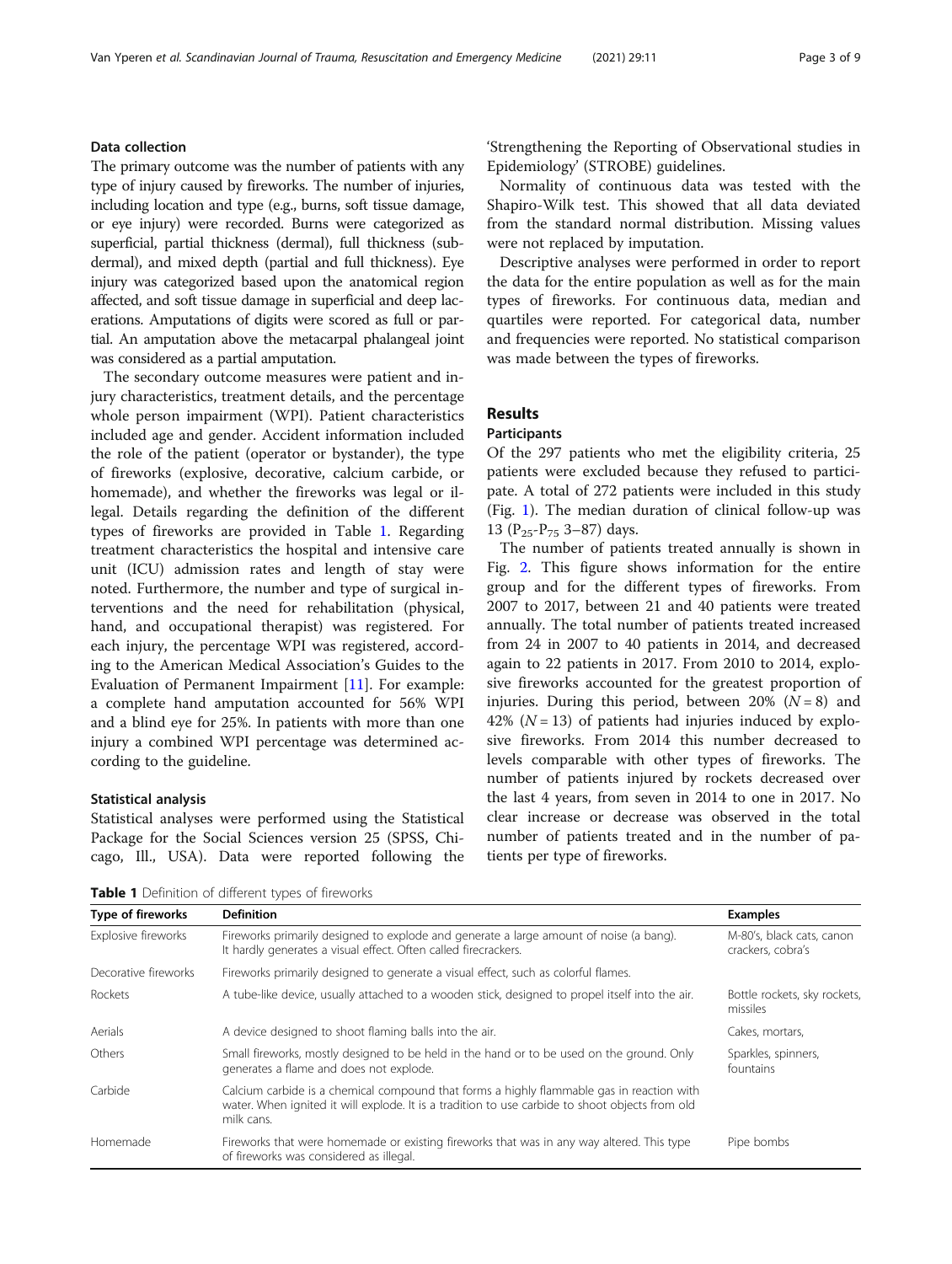

<span id="page-3-0"></span>

#### Patient characteristics

Information on patient and fireworks characteristics are presented in Table [2](#page-4-0). For the entire group, the median age was 18 ( $P_{25}P_{75}$  13–30) years. A total of 114 (42%) patients were children younger than 16 years old. The majority of patients  $(N = 227; 84%)$  were males and nearly half of all patients ( $N = 87$ ; 40%) were bystanders. More than half of the patients  $(N = 50; 60%)$  were injured by legal fireworks.

The majority of injuries were caused by decorative fireworks ( $N = 89$ ; 51%), in particular rockets ( $N = 45$ ; 50%), followed by explosive fireworks  $(N = 67; 39%)$ . In 99 (25%) patients the type of fireworks was unknown. The median age differed widely per type of fireworks, from 13 years in the group 'others' to 29 years in the group of aerials. In all subgroups, males accounted for more than 80% of the patients, except for the rockets subgroup  $(N = 29; 64%)$ . Rockets had the highest percentage of bystanders  $(N = 27; 77%)$ ; all other groups had less than 39% bystanders.

#### Injury characteristics

In 272 patients a total of 395 injuries were reported. Most injuries were located to the upper extremity  $(N =$ 177; 45%), followed by the head/neck  $(N = 101; 26%)$ , and the eyes ( $N = 49$ ; 12%; Table [3\)](#page-5-0). Explosive fireworks mainly resulted in upper extremity  $(N = 65; 68%)$ 

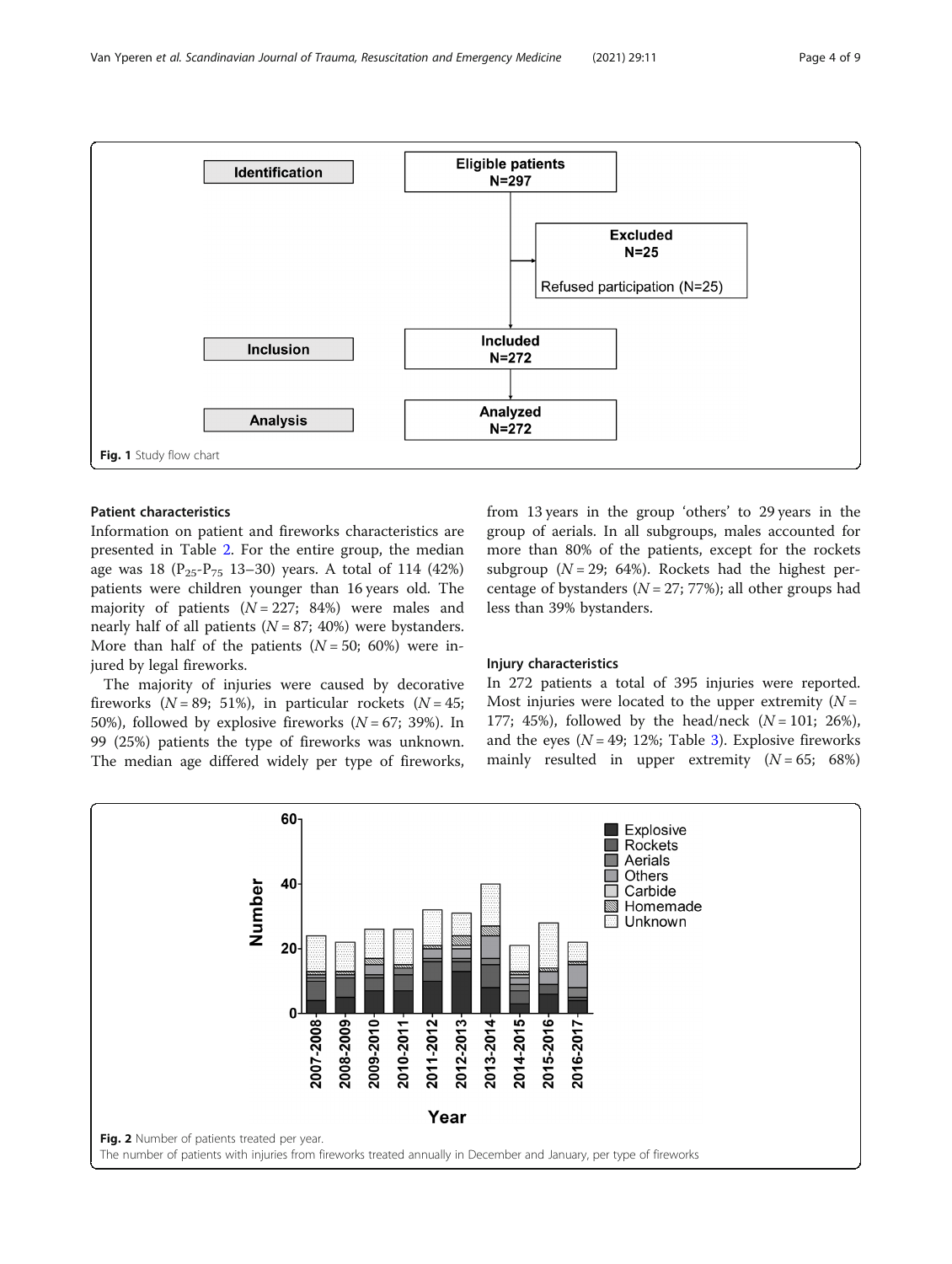|                   | All<br>$(N = 272)$ |                | <b>Explosive</b><br>$(N = 67)$ |             |                | <b>Decorative</b><br>$(N = 89)$ |                |                              |                |                             |                | Carbide<br>$(N = 2)$ |                | Homemade<br>$(N = 15)$ | <b>Unknown</b><br>$(N = 99)$ |               |  |
|-------------------|--------------------|----------------|--------------------------------|-------------|----------------|---------------------------------|----------------|------------------------------|----------------|-----------------------------|----------------|----------------------|----------------|------------------------|------------------------------|---------------|--|
|                   |                    |                |                                |             |                | <b>Rockets</b><br>$(N = 45)$    |                | <b>Aerials</b><br>$(N = 13)$ |                | <b>Others</b><br>$(N = 31)$ |                |                      |                |                        |                              |               |  |
|                   | N <sup>a</sup>     |                | N <sup>a</sup>                 |             | N <sup>a</sup> |                                 | N <sup>a</sup> |                              | N <sup>a</sup> |                             | N <sup>a</sup> |                      | N <sup>a</sup> |                        | N <sup>a</sup>               |               |  |
| Age (years)       | 272                | 18 (13-30)     | 45                             | $16(13-24)$ | -45            | $21(12-33)$                     | 13             | $29(23-34)$                  | - 31           | $13(9-35)$                  | $\overline{2}$ | $21(18-24)$          | 15             | $19(14-23)$            | 99                           | $20(12 - 35)$ |  |
| Children          | 272                | 114(42)        | 45                             | 32 (48%)    | 45             | (38%)<br>17                     |                | 13 0 (0%)                    | 31             | 18 (58%)                    | -2             | $0(0\%)$             | 15             | 7 (47%)                | 99                           | 40 (40%)      |  |
| Male              | 272                | 227 (84%)      | 45                             | 61 (91%)    | 45             | 29 (64%)                        | 13             | 12 (92%)                     | 31             | 29 (94%)                    | 2              | 2 (100%)             | 15             | 15 (100%)              | 99                           | 79 (80%)      |  |
| Bystander         | 217                | $(40\%)$<br>87 | 35                             | 17 (27%)    | 35             | 27 (77%)                        | 11             | 4 (36%)                      | 30             | 11 (37%)                    | 2              | $0(0\%)$             | 13             | (8%)                   | 99                           | 35 (57%)      |  |
| Legal firework 83 |                    | 50 (60%)       | 9                              | 12 (40%)    | 9              | $9(100\%)$                      | 5.             | 3(60%)                       | 24             | 24 (100%) 2                 |                | 2 (100%)             | 13.            | $0(0\%)$               | 99                           | N.A.          |  |

<span id="page-4-0"></span>Table 2 Patient and fireworks characteristics per type of fireworks

Data are shown as median  $(P_{25}-P_{75})$  or as N (%)

N.A. Not applicable

<sup>a</sup>This represents the number of patients for whom data were available

injuries, while rockets ( $N = 24$ ; 41%) and aerials ( $N = 7$ ; 41%) mainly affected the head/neck region.

Burns were the most common injuries ( $N = 208$ ; 53%), and they were mainly of partial thickness  $(N = 162; 78\%)$ . The second most common type of injuries were soft tissue lacerations ( $N = 67$ ; 17%), of which most were superficial  $(N = 48; 73%)$ , and the third most common type were eye injuries ( $N = 49$ ; 12%). Six patients had bilateral eye injury. One child and five adults had a fully destructed eye and were considered legally blind. Thirtyone (8%) injuries were fractures, of which the finger  $(N = 19; 61\%)$ , hand  $(N = 7; 23\%)$ , and face  $(N = 6; 19\%)$ were the most common locations. Furthermore, 19 (5%) injuries were amputations, which were all located to the hand or fingers. Two hands, 32 fingers (29 partial), and four thumbs (two partial) were amputated.

Decorative fireworks mostly resulted in burn injuries  $(N = 82; 68%)$ , of which 60 (73%) injuries were of partial thickness. Explosive fireworks mostly caused soft tissue lacerations ( $N = 24$ ; 25%), fractures ( $N = 16$ ; 17%), and amputations ( $N = 14$ ; 15%). Homemade fireworks mostly caused burns ( $N = 18$ ; 58%). Eye injuries were mostly caused by rockets  $(N = 12; 24%)$  and explosive fireworks  $(N = 8; 16\%).$ 

#### **Treatment**

In total 79 (29%) patients were admitted to a hospital for treatment, and 10 patients (4%) were admitted to the ICU (Table [4](#page-6-0)). The median hospital length of stay was 4  $(P_{25}-P_{75}$  2–9) days. Fifty-one (19%) patients underwent surgery, of whom 22 (42%) underwent two or more procedures, with a maximum of 10. Furthermore, 57 (22%) patients received professional rehabilitation, of which most consulted a physical therapist  $(N = 29; 51%)$  or a hand therapist  $(N = 35; 61\%).$ 

Patients with injuries induced by carbide and homemade fireworks were most often admitted to a hospital (respectively  $N = 2$ ; 100% and  $N = 12$ ; 80%), followed by patients injured by explosive fireworks  $(N = 24; 36\%).$ 

Patients from the subgroup 'others' had the longest hospital length of stay; 9 ( $P_{25}-P_{75}$  3-18) days. Homemade  $(N = 7; 47%)$  and explosive fireworks  $(N = 22; 33%)$  resulted in the highest percentage of injuries that required surgical treatment.

#### Whole person impairment (WPI)

In this study, no fatal casualties were observed. The WPI found in this study ranged from 0 to 95%. In 34 (14%) patients, the injuries resulted in a WPI of  $\geq$ 1%; 18 (53%) patients used explosive fireworks, four (12%) homemade fireworks, four (12%) rockets, two (6%) 'others', and six (18%) the type of fireworks was unknown. In 217 (84%) patients the injuries did not result into permanent impairment and in 21 (8%) patients it was not possible to determine the WPI due to missing data. In all groups, the median WPI was 0% ( $P_{25}P_{75}$  0–0).

One child sustained traumatic brain injury resulting from shrapnel from an illegal banger, resulting in 95% WPI. Another child lost a hand from a banger and one adult lost a hand from unknown fireworks, both leading to a WPI of 56%. Seventeen patients with one or more amputations of the upper extremity had a WPI between 2% for a single fingertip amputation, and to 46% for extensive hand trauma with multiple amputations of digits. In fourteen of these patients the injuries were induced by explosive fireworks. Six patients lost an eye and turned blind, resulting in a WPI of 25%. Blind eyes were caused by explosive fireworks  $(N=2)$ , rockets  $(N=2)$ , homemade fireworks  $(N = 1)$ , and unknown fireworks  $(N = 1)$ .

#### **Discussion**

This study retrospectively investigated patients treated in two specialized hospitals for fireworks-related injuries over a 10 year period. The major finding was that the annual number of patients treated varied between 21 and 40 per year, and showed no increase or decrease over the past decade. Furthermore, injuries caused by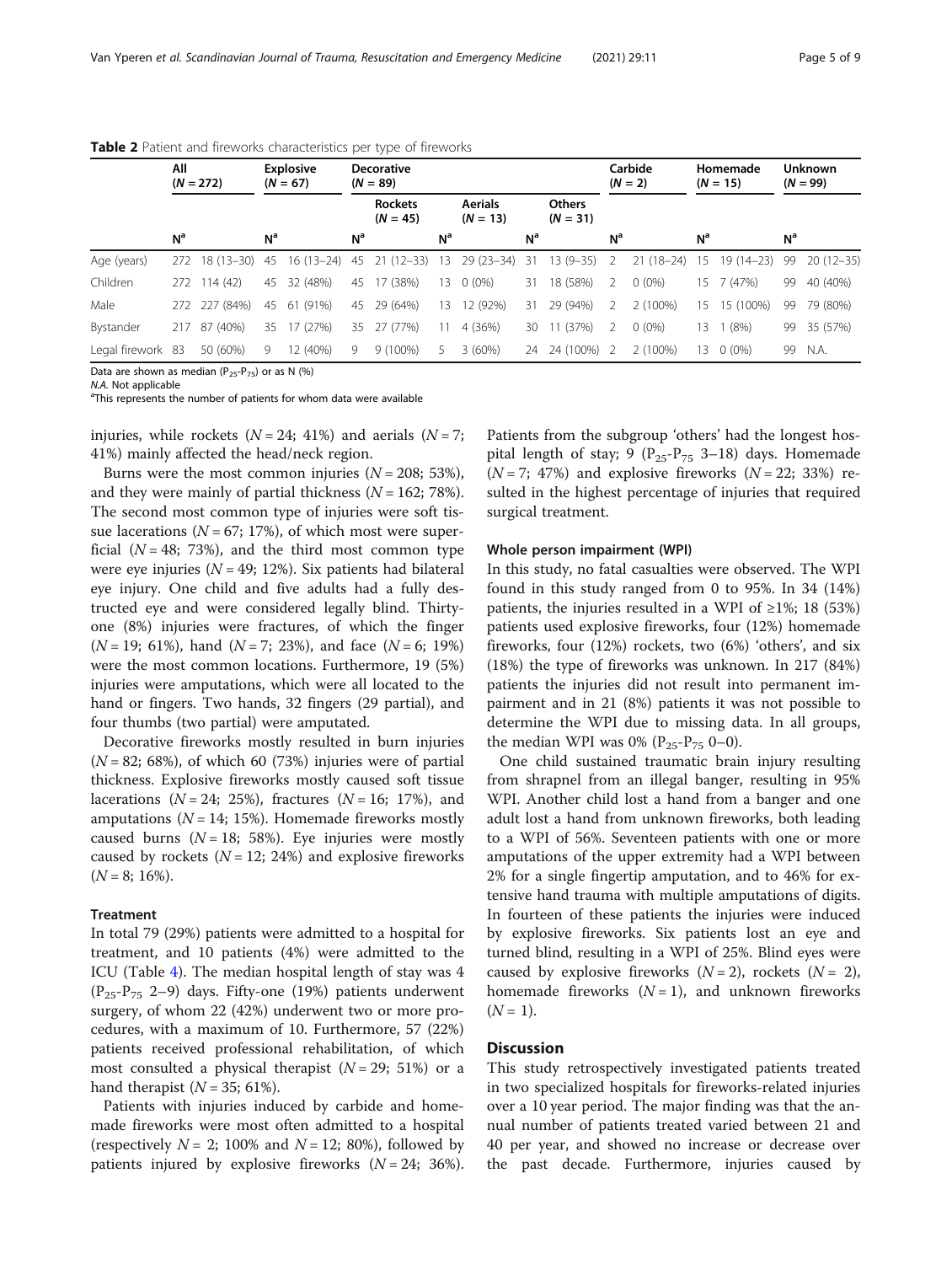<span id="page-5-0"></span>

|                 | All            | $(N = 395)$   |                |                 |                |                              |                | <b>Explosive</b><br><b>Decorative</b><br>$(N = 125)$<br>$(N = 95)$ |                |                             |                |          |                |                 |                | Carbide<br>$(N = 5)$ |  | Homemade<br>$(N = 31)$ | <b>Unknown</b><br>$(N = 139)$ |  |  |  |
|-----------------|----------------|---------------|----------------|-----------------|----------------|------------------------------|----------------|--------------------------------------------------------------------|----------------|-----------------------------|----------------|----------|----------------|-----------------|----------------|----------------------|--|------------------------|-------------------------------|--|--|--|
|                 |                |               |                |                 |                | <b>Rockets</b><br>$(N = 58)$ |                | <b>Aerials</b><br>$(N = 17)$                                       |                | <b>Others</b><br>$(N = 50)$ |                |          |                |                 |                |                      |  |                        |                               |  |  |  |
|                 | N <sup>a</sup> |               | N <sup>a</sup> |                 | N <sup>a</sup> |                              | N <sup>a</sup> |                                                                    | N <sup>a</sup> |                             | N <sup>a</sup> |          | N <sup>a</sup> |                 | N <sup>a</sup> |                      |  |                        |                               |  |  |  |
| ury location    |                |               |                |                 |                |                              |                |                                                                    |                |                             |                |          |                |                 |                |                      |  |                        |                               |  |  |  |
| Head/neck       | 395            | 101 (26%)     | 95             | 7 (7%)          | 58             | 24 (41%)                     | 17             | 7 (41%)                                                            | 50             | 13 (26%)                    | -5             | 2(40%)   | 31             | 10 (32%)        | 139            | 38 (27%)             |  |                        |                               |  |  |  |
| Eye             | 395            | 49 (12%)      | 95             | 8(8%)           | 58             | 12 (21%)                     | 17             | 3 (18%)                                                            | 50             | 3(6%)                       | 5              | 2(40%)   | 31             | 3(10%)          | 139            | 18 (13%)             |  |                        |                               |  |  |  |
| Ear             | 395            | 13 (3%)       | 95             | 8 (9%)          | 58             | $0(0\%)$                     | 17             | $0(0\%)$                                                           | 50             | 3(6%)                       | 5.             | 1(20%)   | 31             | $0(0\%)$        | 139            | $1(1\%)$             |  |                        |                               |  |  |  |
| Upper extremity | 395            | 177 (45%)     | 95             | 65 (68%)        | 58             | 13 (22%)                     | 17             | 5 (29%)                                                            | 50             | 24 (48%)                    | 2              | $0(0\%)$ | 31             | 14 (45%)        | 139            | 56 (40%)             |  |                        |                               |  |  |  |
| Lower extremity |                | 395 31 (8%)   | 95             | 5 (5%)          | 58             | 3(5%)                        | 17             | $0(0\%)$                                                           | 50             | 3(6%)                       | 5              | $0(0\%)$ | 31             | $3(10\%)$       | 139            | 17 (12%)             |  |                        |                               |  |  |  |
| Trunk           |                | 395 24 (6%)   | 95             | 2(2%)           | 58             | $6(10\%)$                    | 17             | 2 (12%)                                                            | 50             | 4(8%)                       | 5.             | $0(0\%)$ | 31             | 1(3%)           | 139            | 9(7%)                |  |                        |                               |  |  |  |
| pe of injury    |                |               |                |                 |                |                              |                |                                                                    |                |                             |                |          |                |                 |                |                      |  |                        |                               |  |  |  |
| Burn            | 395            | 208 (53%)     | -95            | 20 (21%)        | 58             | 28 (48%)                     | 17             | 12 (71%)                                                           | 50             | 42 (84%)                    | -5             | 2(40%)   | 31             | 18 (58%)        | 139            | 86 (62%)             |  |                        |                               |  |  |  |
| Superficial     |                | $708$ 13 (6%) |                | $20 \t2 (10\%)$ |                | $28 \t2 (70)$                |                | $12 \quad 1(80)$                                                   |                | $\Delta$ 2 6 (14%) 2        |                | (100)    |                | $18 \cap (0\%)$ |                | $86 \t 792\%)$       |  |                        |                               |  |  |  |

#### Table 3 Location and type

Injury location

Lower extremity 395 31 (8%) 95 5 (5%) 58 3 (5%) 17 0 (0%) 50 3 (6%) 5 0 (0%) 31 3 (10%) 139 17 (12%) Trunk 395 24 (6%) 95 2 (2%) 58 6 (10%) 17 2 (12%) 50 4 (8%) 5 0 (0%) 31 1 (3%) 139 9 (7%) Type of injury Burn 395 208 (53%) 95 20 (21%) 58 28 (48%) 17 12 (71%) 50 42 (84%) 5 2 (40%) 31 18 (58%) 139 86 (62%) Superficial 208 13 (6%) 20 2 (10%) 28 2 (7%) 12 1 (8%) 42 6 (14%) 2 0 (0%) 18 0 (0%) 86 2 92%) Partial thickness 208 162 (78%) 20 14 (70%) 28 21 (75%) 12 10 (83%) 42 29 (69%) 2 2 (100%) 18 15 (83%) 86 71 (83%) Full thickness 208 24 (12%) 20 1 (5%) 28 3 (11%) 12 0 (0%) 42 6 (14%) 2 0 (0%) 18 3 (17%) 86 11 (13%) Mixed 208 9 (4%) 20 3 (15%) 28 2 (7%) 12 1 (8%) 42 1 (2%) 2 0 (0%) 18 0 (0%) 86 2 (2%) Eye injury 395 49 (12%) 95 8 (8%) 58 12 (21%) 17 3 (18%) 50 3 (6%) 5 2 (40%) 31 3 (10%) 139 18 (13%) Ocular surface 46 36 (78%) 8 6 (75%) 12 7 (58%) 2 2 (100%) 3 3 (100%) 2 2 (100%) 3 2 (67%) 16 14 (88%) Anterior chamber 46 2 (4%) 8 0 (0%) 12 0 (0%) 2 0 (0%) 3 0 (0%) 2 0 (0%) 3 0 (0%) 16 2 (13%) Posterior segment 46 1 (2%) 8 0 (0%) 12 0 (0%) 2 0 (0%) 3 0 (0%) 2 0 (0%) 3 0 (0%) 16 1 (16%) Adnexal 46 12 (26%) 8 0 (0%) 12 5 (42%) 2 0 (0%) 3 1 (33%) 2 2 (100%) 3 2 (67%) 16 2 (13%) Fully destructed 46 6 (13%) 8 2 (25%) 12 2 (17%) 2 0 (0%) 3 0 (0%) 2 0 (0%) 3 1 (33%) 16 1 (6%) Soft tissue laceration 395 67 (17%) 95 24 (25%) 58 13 (22%) 17 2 (12%) 50 1 (2%) 5 0 (0%) 31 3 (10%) 139 24 (17%) Superficial 67 48 (73%) 24 21 (88%) 13 9 (69%) 2 1 (50%) 1 1 (100%) 0 0 (0%) 3 1 (33%) 139 15 (63%) Deep 67 19 (28%) 24 3 (13%) 13 4 (31%) 2 1 (50%) 1 0 (0%) 0 0 (0%) 3 2 (67%) 139 9 (38%) Fracture 395 31 (8%) 95 16 (17%) 58 4 (7%) 17 0 (0%) 50 1 (2%) 5 0 (0%) 31 4 (13%) 139 6 (4%) Scull 31 1 (3%) 16 1 (6%) 4 0 (0%) 0 0 (0%) 1 0 (0%) 0 0 (0%) 4 0 (0%) 6 0 (0%) Face 31 6 (19%) 16 1 (6%) 4 3 (75%) 0 0 (0%) 1 0 (0%) 0 0 (0%) 4 1 (25%) 6 1 (17%) Wrist 31 1 (3%) 16 0 (0%) 4 0 (0%) 0 0 (0%) 1 0 (0%) 0 0 (0%) 4 1 (4%) 6 0 (0%) Hand 31 7 (23%) 16 5 (31%) 4 0 (0%) 0 0 (0%) 1 1 (100%) 0 0 (0%) 4 1 (25%) 6 0 (0%) Finger 31 19 (61%) 16 12 (75%) 4 0 (0%) 0 1 (25%) 1 0 (0%) 0 0 (0%) 4 2 (50%) 6 4 (67%) Leg 31 1 (3%) 16 0 (0%) 4 0 (0%) 0 0 (0%) 1 0 (0%) 0 0 (0%) 4 0 (0%) 6 1 (3%) Amputation 395 19 (5%) 95 14 (15%) 58 0 (0%) 17 0 (0%) 50 1 (3%) 5 0 (0%) 31 2 (7%) 139 2 (1%) Vascular injury<sup>a</sup> 395 1 (0%) 95 1 (1%) 58 0 (0%) 17 0 (0%) 50 0 (0%) 5 0 (0%) 31 0 (0%) 139 0 (0%) Neural injury<sup>b</sup> 395 1 (0%) 95 1 (1%) 58 0 (0%) 17 0 (0%) 50 0 (0%) 5 0 (0%) 31 0 (0%) 139 0 (0%) Tendon injury<sup>c</sup> 395 1 (0%) 95 1 (1%) 58 0 (0%) 17 0 (0%) 50 0 (0%) 5 0 (0%) 31 0 (0%) 139 0 (0%) Eardrum perforation 395 11 (3%) 95 8 (8%) 58 0 (0%) 17 0 (0%) 50 2 (4%) 5 1 (20%) 31 0 (0%) 139 0 (0%) Contusion 395 5 (1%) 95 1 (1%) 58 1 (2%) 17 0 (0%) 50 0 (0%) 5 0 (0%) 31 0 (0%) 139 3 (2%) Other<sup>c</sup> 395 2 (1%) 95 1 (1%) 58 0 (0%) 17 0 (0%) 50 0 (0%) 5 0 (0%) 31 1 (3%) 139 0 (0%)

Data are shown as N (%)

<sup>a</sup>This represents the number of injuries for which data were available

<sup>a</sup>Ulnar artery and common palmar digital artery

<sup>b</sup>Common digital palmar nerve

c Flexor digitorum superficialis & profundus

<sup>d</sup>Colon perforation and severe brain damage.Table 3 Treatment per type of fireworks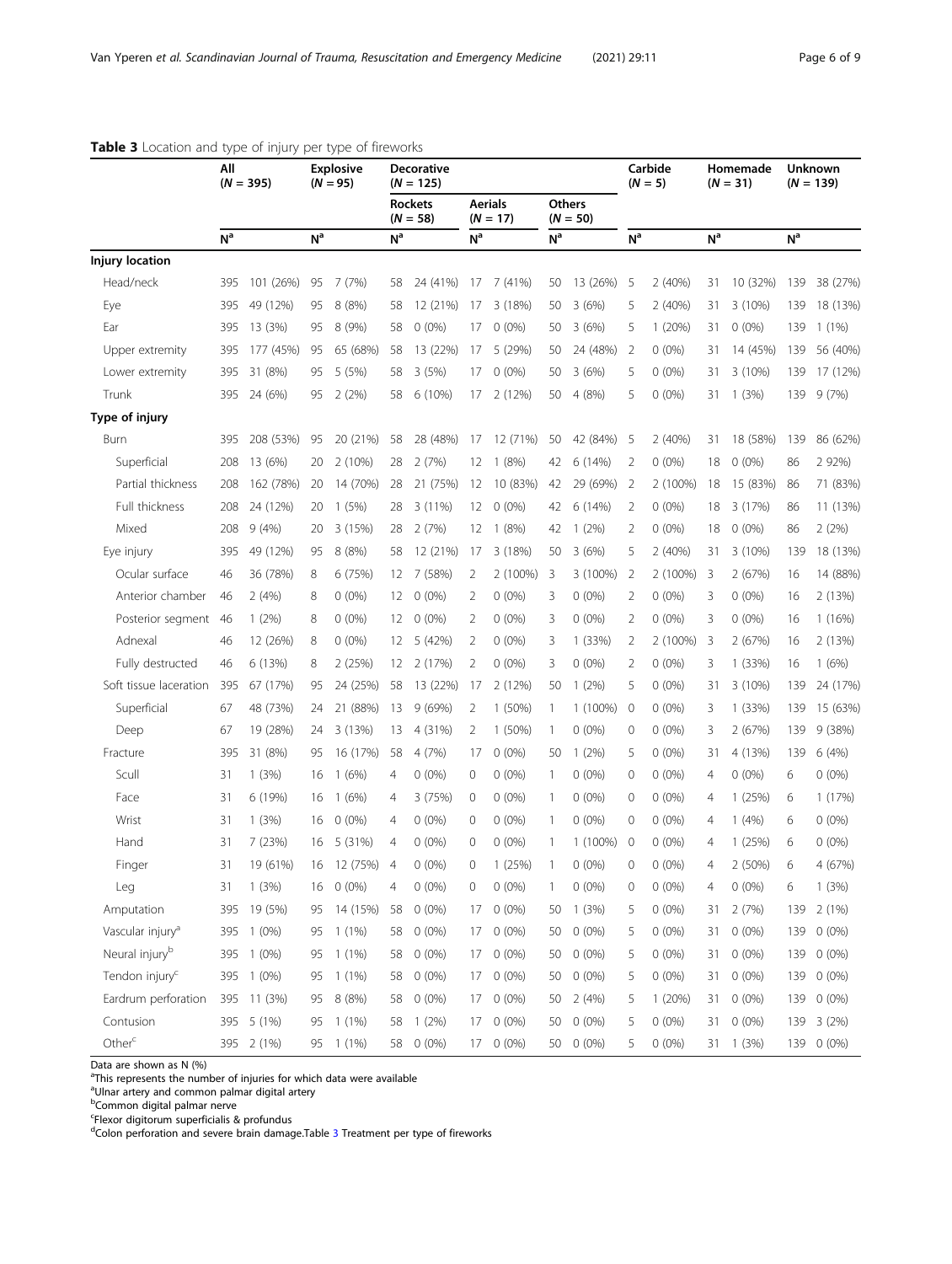|                       | All<br>$(N = 272)$ |             | <b>Explosive</b><br>$(N = 67)$ |                           |                              | <b>Decorative</b><br>$(N = 89)$ |                       |              |                |                             |                | Carbide<br>$(N = 2)$ |                | Homemade<br>$(N = 15)$ | <b>Unknown</b><br>$(N = 99)$ |            |  |
|-----------------------|--------------------|-------------|--------------------------------|---------------------------|------------------------------|---------------------------------|-----------------------|--------------|----------------|-----------------------------|----------------|----------------------|----------------|------------------------|------------------------------|------------|--|
|                       |                    |             |                                |                           | <b>Rockets</b><br>$(N = 45)$ |                                 | Aerials<br>$(N = 13)$ |              |                | <b>Others</b><br>$(N = 31)$ |                |                      |                |                        |                              |            |  |
|                       | N <sup>a</sup>     |             | N <sup>a</sup>                 |                           | N <sup>a</sup>               |                                 | N <sup>a</sup>        |              | N <sup>a</sup> |                             | N <sup>a</sup> |                      | N <sup>a</sup> |                        | N <sup>a</sup>               |            |  |
| Treatment             |                    |             |                                |                           |                              |                                 |                       |              |                |                             |                |                      |                |                        |                              |            |  |
| Hospital admission    | 272                | 79 (29%)    | 67                             | 24 (36%)                  | 45                           | 8 (18%)                         | 13                    | 3(23%)       | 31             | 6(19%)                      | 2              | 2 (100%)             | 15             | 12 (80%)               | 99                           | 24 (24%)   |  |
| Length of stay (days) | 79                 | $4(2-9)$    |                                | $24 \quad 5 \quad (3-13)$ | 8                            | $1(1-3)$                        | 3                     | $1(1-1)$     | 6              | $9(3-14)$                   | -2             | $1(1-1)$             | 12             | $1(1-2)$               | 24                           | $3(1-7)$   |  |
| ICU admission         | 272                | 10 (4%)     | 67                             | (2%)                      | 45                           | 3(7%)                           | 13                    | $0(0\%)$     | 31             | (3%)                        | $\mathcal{P}$  | (50%)                | 15             | 2(13%)                 | 99                           | 2(2%)      |  |
| Length of stay (days) | 10                 | $4(2-7)$    |                                | $14(14-14)$               | 3                            | $2(2-5)$                        | $\circ$               | $0(0-0)$     |                | $4(4-4)$                    |                | $2(2-2)$             | 2              | $4(2-5)$               | 2                            | $11(4-17)$ |  |
| Operative treatment   | 272                | (19%)<br>51 | 67                             | 22 (33%)                  | 45                           | 6 (13%)                         | 13                    | (8%)         | 31             | $3(10\%)$                   | 2              | $0(0\%)$             | 15             | 7(47%)                 | 99                           | 12 (12%)   |  |
| $\geq$ 2 surgery      | 51                 | 22(43)      | 22                             | 11 (50%)                  | 6                            | 2(33%)                          |                       | $1(100\%)$   | 3              | (33%)                       | $\overline{0}$ | $0(0\%)$             |                | 3(43%)                 | 12                           | 4 (33%)    |  |
| Rehabilitation needed | 265                | 57 (22%)    | 66                             | 24 (36%)                  | 42                           | 6(14%)                          | 12                    | (8%)         | 30             | 4 (13%)                     | 2              | $1(50\%)$            | 15             | 5 (33%)                | 98                           | 16 (16%)   |  |
| Physical therapy      | 57                 | 29 (51%)    | 24                             | 6(25%)                    | 6                            | 4 (67%)                         |                       | 1 (100%) 4   |                | 3(75%)                      |                | $1(100\%)$           | 5              | 4 (80%)                | 16                           | 10 (63%)   |  |
| Hand therapy          | 57                 | 35 (61%)    | 24                             | 22 (92%)                  | 6                            | $0(100\%)$                      |                       | $1(100\%)$ 4 |                | 3(75%)                      |                | $0(0\%)$             | 5              | 4 (80%)                | 16                           | 5 (31%)    |  |
| Occupational therapy  | 57                 | 14 (25%)    | 24                             | 3 (13%)                   | 6                            | 3(50%)                          |                       | $0(0\%)$     | $\overline{4}$ | 3(75%)                      |                | $0(0\%)$             | 5.             | 1(20%)                 | 16                           | 4 (25%)    |  |

#### <span id="page-6-0"></span>Table 4 Treatment per type of fireworks

Data are shown as median ( $P_{25} - P_{75}$ ) or as N (%)

<sup>a</sup>This represents the number of patients for whom data were available

ICU Intensive Care Unit

explosive and homemade fireworks most often led to hospital admission, surgical treatment, and permanent impairment.

Similar to literature from the past two decades, the number of patients treated annually did not show an increase or decrease over the past years  $[1, 2, 5, 12-16]$  $[1, 2, 5, 12-16]$  $[1, 2, 5, 12-16]$  $[1, 2, 5, 12-16]$  $[1, 2, 5, 12-16]$  $[1, 2, 5, 12-16]$  $[1, 2, 5, 12-16]$  $[1, 2, 5, 12-16]$  $[1, 2, 5, 12-16]$  $[1, 2, 5, 12-16]$  $[1, 2, 5, 12-16]$ . On a nationwide level, the absolute number of patients treated in the Netherlands has decreased from 700 patients in 2014 to 385 in 2020 [\[4](#page-8-0)]. For years, policymakers have tried to reduce the number of fireworks-related injuries through informational and educational campaigns. A recently published before-after study by Homaie Rad et al. highlighted the effectiveness of such interventions, in terms of reduced disability-adjusted life years and burden of disease [[17](#page-8-0)]. However, the effects of such campaigns have not yet been observed in the studies mentioned previously. Perhaps these campaigns were only effective on patients with minor injuries, who did not need hospital treatment. The preventive measures were not as effective as expected, while on the other hand, restrictive legislation has proven to be effective in reducing the number of fireworks-related injuries  $[18-20]$  $[18-20]$  $[18-20]$  $[18-20]$ .

Only two previous studies described the type of fireworks in association to the injuries, treatment, and outcome. Comparing these studies was difficult because of differences in grouping the types of fireworks. A study from the United States investigated more than 130.000 pediatric patients and found that illegal/homemade fireworks accounted for the greatest proportion of hospital admissions [\[5\]](#page-8-0). However, they combined illegal firecrackers with homemade fireworks, whereas in this current study both legal and illegal firecrackers were combined in the explosive fireworks. A study from Sandvall et al. included patients from a level 1 trauma and burn center, and observed the greatest proportion of operations among the shells/mortars group, followed by homemade fireworks. These two groups also caused the greatest proportion of eye and hand injuries that led to permanent impairment. Both studies mentioned above show similarities with our study, and illustrate the dangers of homemade and (illegal) explosive fireworks. Homemade fireworks per definition are illegal and thus not allowed to be used privately, but not all explosive fireworks are illegal. This study made no distinction between legal and illegal fireworks because this was registered in only less than a third of patients.

This study also showed that in particular rockets were dangerous to bystanders. The proportion of bystanders affected by rockets was much higher than in other types of fireworks. In rockets not only the operator is at risk, but also the people nearby spectating. This has also been reported before [[9\]](#page-8-0). Rockets are often fired from an empty bottle, and can easily trip or deviate and hit bystanders. The Dutch Safety Board in 2017 recommended to prohibit the private use of rockets, as well as the use of explosive fireworks, because these two types of fireworks most infringed the overall safety during New Year's Eve [[8\]](#page-8-0). In 2020, the Dutch government followed this advice and introduced a law that prohibits the private use of explosive fireworks and rockets. The effects of this intervention are yet to be observed.

To our knowledge, this study is among the few that calculated permanent impairment from fireworks-related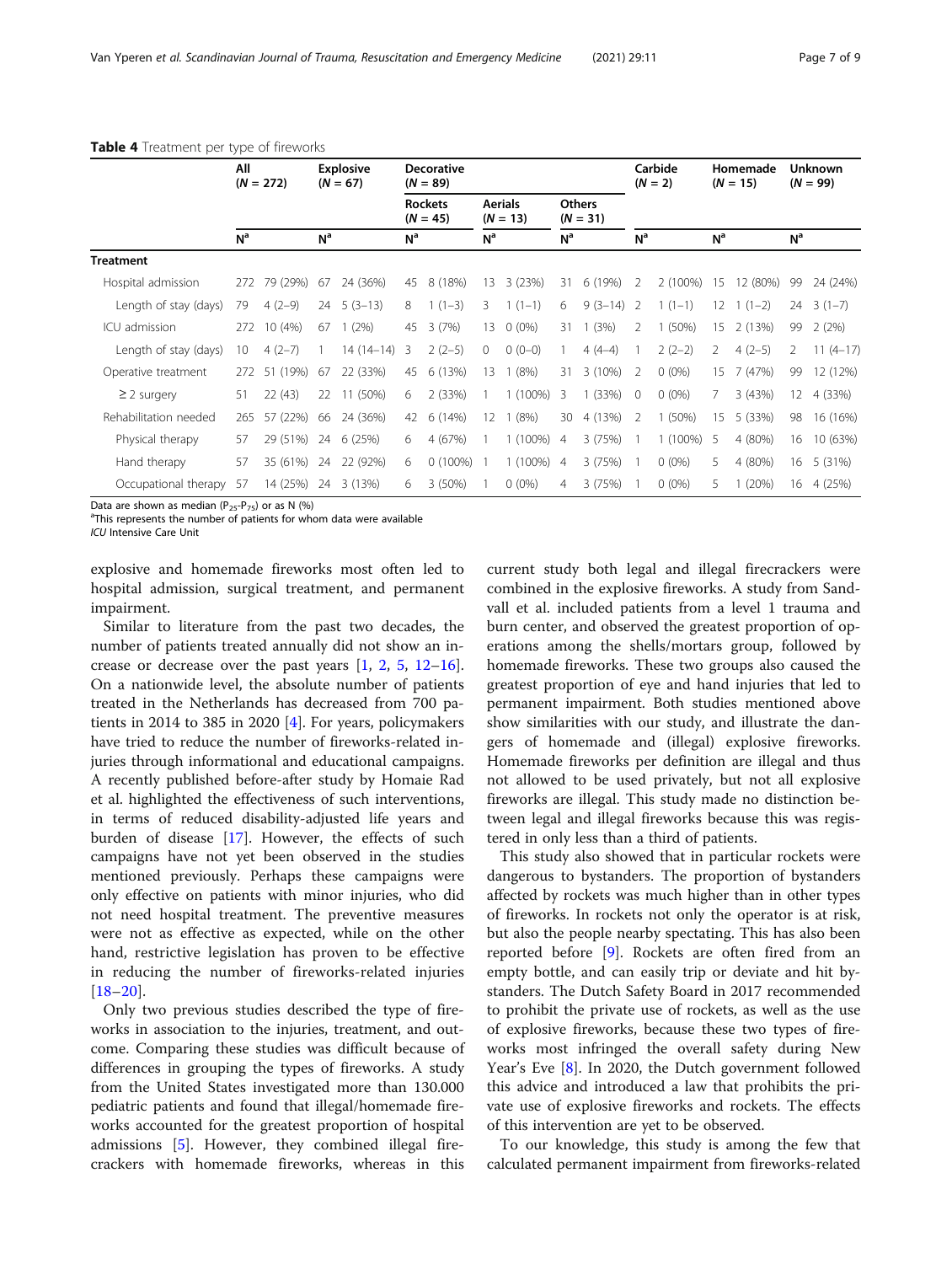injuries. Only Sandvall et. al did so and found a WPI between 1 and 77%, which is comparable to the current study [\[9](#page-8-0)]. A WPI between 0 and 95% was found in this current study. This wide range was mainly a result of the low number of patients in which permanent impairment was objectified, and due to the strong variety in injury pattern each year.

Most injuries leading to permanent impairment were caused by explosive and homemade fireworks. Fourteen out of 18 patients with permanent impairment from explosive fireworks had amputations. In this type of fireworks the blast in particular can easily result into amputations, which irrefutable leads to permanent damage. Decorative fireworks, on the other hand, mainly generates a flash instead of an explosion, and thus mostly causes superficial burns small in size [\[2,](#page-8-0) [16](#page-8-0)]. Although a substantial portion of patients from this study presumably have scars, this is not reflected by a the percentage whole person impairment since impairment from scars only arises when 10% of the total body surface is affected. Therefore, permanent impairment is much less likely to occur from decorative fireworks than from explosive fireworks. Nevertheless, the widespread range of the percentage of WPI found in this study, illustrates the potential and devastating effects of fireworks. Whether this impairment also results into a functional impairment has not been investigated extensively. Previous research found limited reduced quality of life and functional outcome 1 year after trauma the reported [[3\]](#page-8-0).

#### Strengths and limitations

A strength of this study is that it provides a long-term overview of patients who were treated in tertiary referral centers that frequently treat patients with severe fireworks-related injuries. This information provides more insight into the number of patients treated over the past 10 years and the outcomes after multiple years. It also provides more information about the injuries caused by fireworks and describes the association between the type of fireworks and the injuries, treatment, and to what extent it led to permanent impairment. This will help policy makers in developing the best strategy to prevent firework-related injuries.

A limitation in this study could be that only two specialized hospitals were selected to participate in this study. The aim of this study was to focus on the severely injured patients, who are more likely to be treated at a specialized hospital. However, patients with severe eye injuries were often immediately transported to a nearby specialized eye hospital, which functions as a national referral center. Therefore these patients were not included in this study. This likely led to an under representation of the patients with severe eye injuries. Data of these patients treated at this specialized eye hospital were recently published [[21\]](#page-8-0). Furthermore, because of the retrospective design of this study, some data were not registered in patients' medical records, such as the type of fireworks. This requires caution in making statements about causality. Moreover, a potential weakness of this study is that functional impairment was calculated based on data from hospital records only. For amputations and ocular enucleations, it is clear that impairment will remain. But it is likely that the degree of impairment – also for those who scored 0% WPI now – would have been higher after a specific physical investigation for the purpose of this study. An underestimation due to the calculation based on short term hospital records is very well possible.

#### Conclusion

The primary aim of this study was to evaluate the number of patients treated in a hospital with injuries from consumer fireworks in the months December–January in the past 10 years, and to describe the association between type of fireworks, injury pattern, treatment, and permanent impairment. No increase of decrease in the number of patients treated was found during the study period. This study found that explosive and homemade fireworks could be considered as most dangerous, as they are associated with the highest rates of admissions, surgical procedures, and patient with permanent impairment as a result of their injuries. Rockets in particular were dangerous to bystanders. Although most of the injuries did not result into permanent impairment, some patients suffered lifelong and severe disabilities.

The results of this study must contribute to the public and political debate, and help policymakers worldwide in tackling the problems arising from using consumer fireworks. Future research should focus on developing safer alternatives for fireworks, for example lasers, drones, and other non-fire generating devices.

#### Abbreviations

ICU: Intensive Care Unit; MEC: Medical Ethics Committee; WPI: Whole Person Impairment

#### Acknowledgements

Not applicable.

#### Authors' contributions

DTVY, EMMVL, CHVDV, and MHJV contributed to conception and design of the study. DTVY, EMMVL, and JND collaborated in acquisition of data. DTVY and EMMVL performed statistical analysis. DTVY, EMMVL, CHVDV, and MHJV contributed in the interpretation of data. DTVY drafted the manuscript, and EMMVL, CHVDV, and MHJV revised the manuscript. All authors have read and approved the final manuscript.

#### Funding

Not applicable.